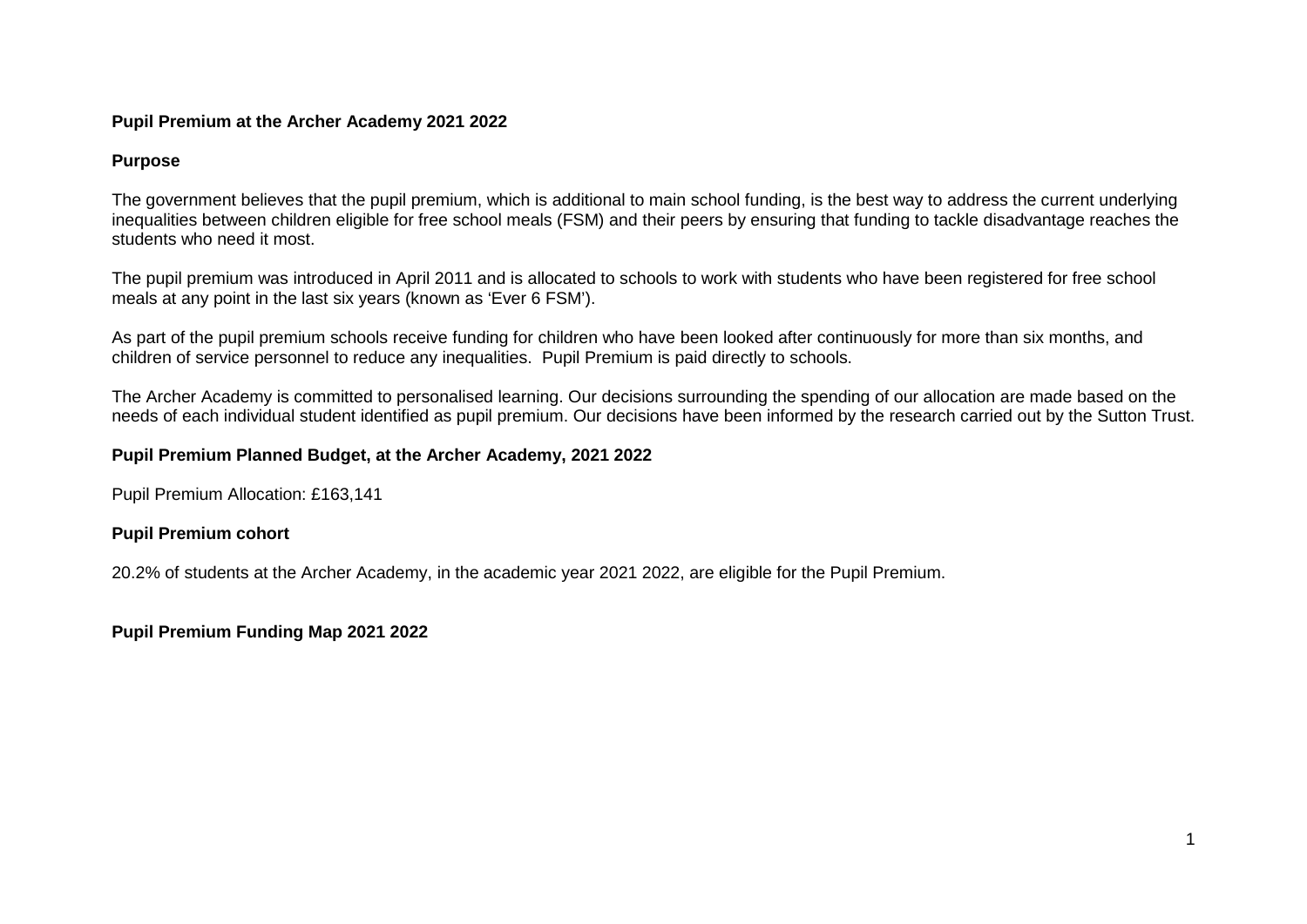| <b>Strategy</b>                                             | <b>Budget</b> | <b>Desired Outcome</b>                                                                                                                                                                                                                                                                                                                                                                                                                                                                                                                                                                                                                                       |
|-------------------------------------------------------------|---------------|--------------------------------------------------------------------------------------------------------------------------------------------------------------------------------------------------------------------------------------------------------------------------------------------------------------------------------------------------------------------------------------------------------------------------------------------------------------------------------------------------------------------------------------------------------------------------------------------------------------------------------------------------------------|
| Small group tuition.                                        | £19,000       | Any Pupil Premium student, identified as being below their peers, are supported through a<br>range of specific interventions. Small group tuition is provided across Key Stage Three<br>and Four in English, Maths and Foreign Languages. Students are identified as benefitting<br>from additional support to accelerate their progress in the core subjects but also in<br>securing the EBacc. Pupil Premium students who start in line or above their peers are<br>supported through additional tuition and stretch and challenge provision. All students will<br>make at progress in line with their peers any target groups will be swiftly identified. |
| <b>Learning Impact Projects</b>                             | £1,000        | Action research projects on central areas related to student leadership are applied for and<br>led by members of staff to raise the aspirations and opportunities afforded to students<br>identified as Pupil Premium. The style of action research projects within our school<br>development work will lead to a sustainable model of development over time.                                                                                                                                                                                                                                                                                                |
| <b>Lead Teacher Responsibilities</b>                        | £4,860        | Three positions of responsibility for staff to lead on bespoke projects for students identified<br>as disadvantaged. Two bespoke leadership projects focused on aspiration and<br>achievement for disadvantaged students have been secured, one for Key Stage Three<br>and one at Key Stage Four. One project is focused on the leadership of the Brilliant Club<br>and Debate Mate as core Pupil Premium projects across the school, to raise achievement.                                                                                                                                                                                                  |
| <b>Homework Club and Show My</b><br>Homework online portal. | £3,852        | The value of homework and independent learning is high. Students and parents feel<br>supported with homework. A homework club runs every afternoon on Lower School<br>staffed by Teaching Assistants.                                                                                                                                                                                                                                                                                                                                                                                                                                                        |
| <b>Paired reading scheme</b>                                | £1,000        | Students who are not making expected progress or who have the capacity to significantly<br>accelerate their progress will receive additional support. Gaps in student's prior learning<br>are identified at the start of Year 7 to secure early intervention, through our Rise and Read<br>Programme. Students read regularly, confidently and independently for pleasure.                                                                                                                                                                                                                                                                                   |
| To promote good attendance                                  | £4,742        | There is a direct correlation between outstanding attendance and outstanding<br>achievement. Attendance for all learners is at least 96%. Engaging parents is an issue<br>surrounding attendance and this is supported through external agencies. Good attendance<br>habits and promoted and embedded. The Educational Welfare Officer is appointed for half<br>a day per week to support targeted students and their parents.                                                                                                                                                                                                                               |
| <b>Pastoral Support Worker</b>                              | £25,935       | A Pastoral Support Worker has been appointed to provide targeted support and<br>intervention to foster student resilience and emotional wellbeing.                                                                                                                                                                                                                                                                                                                                                                                                                                                                                                           |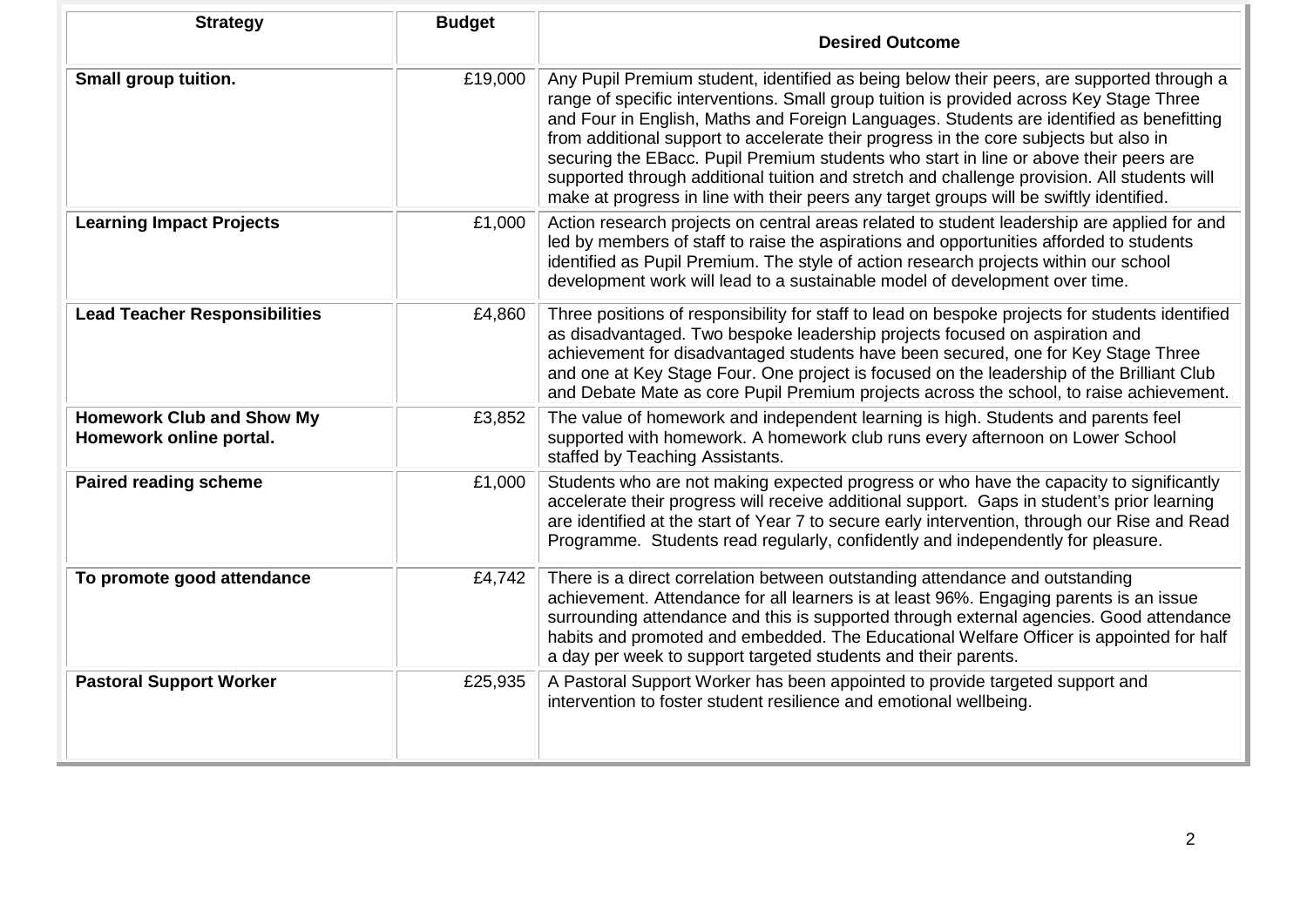| <b>Learning Mentors</b>                              | £56,981 | Three Learning Mentors have been appointed at the school to best support the wider<br>development of our students. The focus of the Learning Mentors is to provide strong social<br>and emotional support to students. To accurately identify the challenges and interests of<br>each student and provide individual support. To remove any barriers to learning and<br>academic progress.                                                                                  |
|------------------------------------------------------|---------|-----------------------------------------------------------------------------------------------------------------------------------------------------------------------------------------------------------------------------------------------------------------------------------------------------------------------------------------------------------------------------------------------------------------------------------------------------------------------------|
| <b>Brilliant Club membership and</b><br>programme    | £8,592  | Students develop the skills, confidence and ambition that help them to secure places at<br>top universities in the future. Students identified as Pupil Premium across Year 9 are<br>targeted to take part in this programme, designed to raise aspirations.                                                                                                                                                                                                                |
| Debate Mate membership and<br>programme              | £2,150  | To provide peer to peer mentoring enabling students to become confident, exceptional<br>young leaders with strong interpersonal communication skills and higher order thinking. To<br>provide opportunities for students to work collaboratively within the school and with young<br>people from other schools. Students identified as Pupil Premium across Year 8 and Year 9<br>are targeted to take part in this programme, designed to raise confidence and aspirations. |
| <b>Careers consultancy</b>                           | £9,000  | To provide bespoke careers interviews for all Pupil Premium students to support<br>destination planning for post 16 and beyond, ensuring no student becomes NEET.                                                                                                                                                                                                                                                                                                           |
| <b>Educational Psychology Team</b><br><b>Support</b> | £2,324  | To provide additional support for identified students in securing access to the services<br>they require to make excellent progress but also bespoke strategies for teachers in the<br>classroom.                                                                                                                                                                                                                                                                           |
| <b>Support for music tuition</b>                     | £5,000  | To widen the opportunities and experience for all students identified as Pupil Premium to<br>receive subsidised or fully funded music tuition. To expose and nurture new talents.                                                                                                                                                                                                                                                                                           |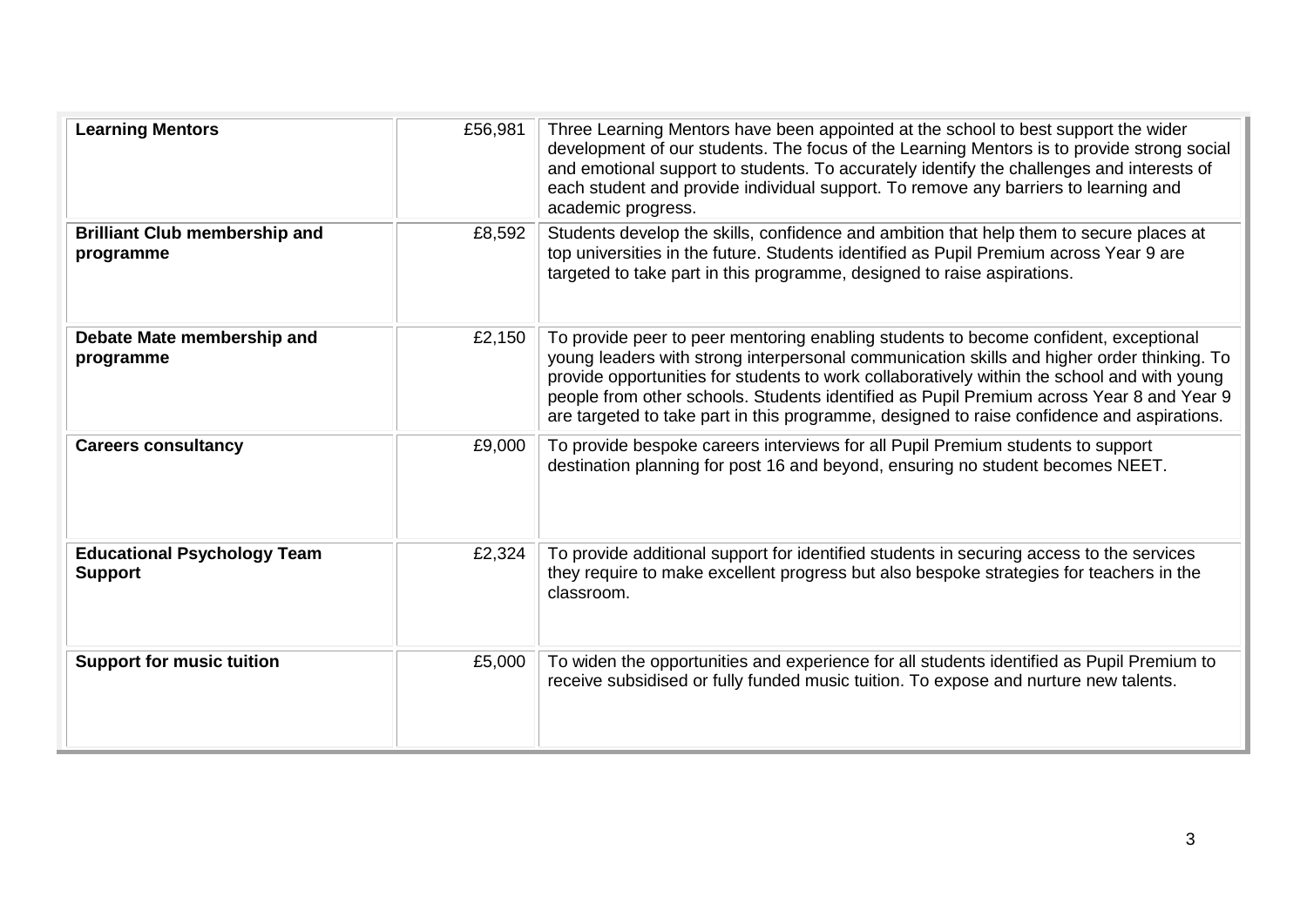| Designated school trips and rewards<br>programme | £3,000 | To motivate and celebrate success. To widen the opportunities and experiences for all<br>students. To expose and nurture new talents. To secure a residential trip opportunity for<br>every child, each year at Lower School. To enable a breadth of wider learning<br>experiences, including a foreign experience, during a student's time at the school. |
|--------------------------------------------------|--------|------------------------------------------------------------------------------------------------------------------------------------------------------------------------------------------------------------------------------------------------------------------------------------------------------------------------------------------------------------|
| Support for school uniform and<br>equipment      | £2,000 | To ensure that all students have access to uniform and resources ensuring that there are<br>no barriers to attending school and that confidence is high. This includes school uniform,<br>calculators, set literature text through our literacy programme and revision guides.                                                                             |
| <b>Alternative provision support</b>             | £8,355 | To secure specialist alternative provision for Key Stage Four learners requiring additional<br>provision beyond what the school can provide, ensuring that every learner realises their<br>potential.                                                                                                                                                      |
| <b>Tassomai</b>                                  | £500   | To provide access to online revision resources for GCSE Science courses for targeted<br>students.                                                                                                                                                                                                                                                          |
| <b>iAchieve</b>                                  | £895   | Access to specialist resources to support and raise attainment across the vocational<br>curriculum.                                                                                                                                                                                                                                                        |
| <b>Inclusion Advisory Service</b>                | £1,627 | To enable tailored and bespoke support for students identified as Pupil Premium in<br>relation to behaviour and engagement in school life.                                                                                                                                                                                                                 |
| <b>Equine Therapy</b>                            | £1,200 | To provide bespoke small group therapy sessions in the school garden with horses to<br>build resilience and self esteem.                                                                                                                                                                                                                                   |